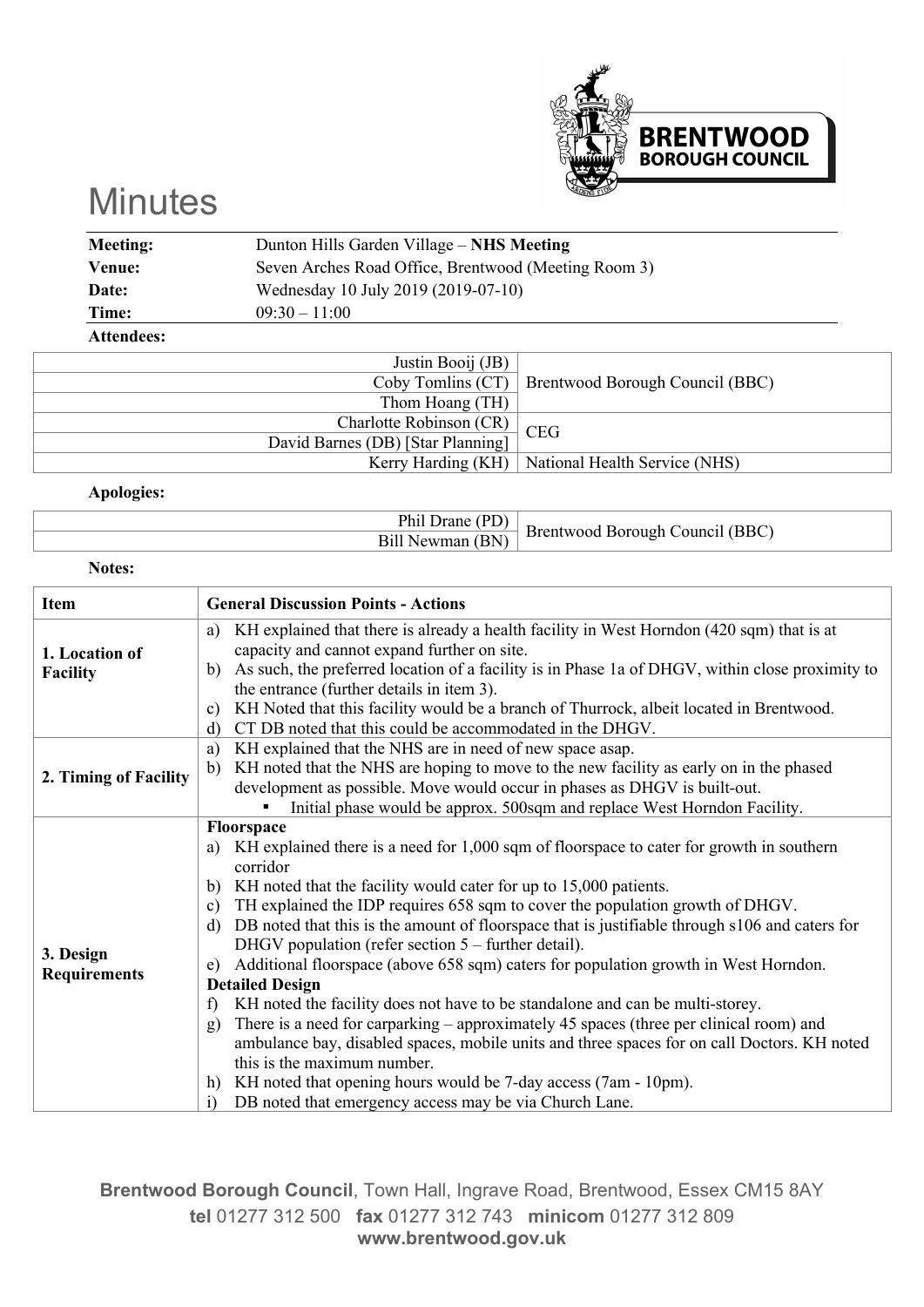|                                           | CT DB explained this is a high rate and BCC is unlikely to be able to provide that rate given<br>j)             |
|-------------------------------------------|-----------------------------------------------------------------------------------------------------------------|
|                                           | the sustainable transport principles for DHGV. This can be fleshed out during detailed design.                  |
|                                           | CT mentioned the need to link up community facilities and health space (co-location) such as<br>k)              |
|                                           | social care, support services, community hall, open space.                                                      |
|                                           | KH agreed and noted that ECC are currently funding social prescribers (health professionals<br>$\left  \right $ |
|                                           | for people who don't need Doctors). There may be opportunities to co-locate / share space for                   |
|                                           | multi-disciplinary team and community space.                                                                    |
|                                           | m) KH mentioned the opportunity to link with Dementia UK                                                        |
|                                           | n) DB noted the need for a Pharmacy in DHGV and need to investigate if it could be a dispenser                  |
|                                           | Pharmacy / if there are dispenser licences available.                                                           |
|                                           | KH noted that a Pharmacy is completely separate to health facility and is not included                          |
|                                           | within the need for 1,000sqm facility.                                                                          |
|                                           | o) KH explained that Police and Fire won't have designated space, however they may be an                        |
|                                           | option to include a welfare facilitate / drop-in space for them (example at South-End).                         |
|                                           | KH asked about the potential for keyworker housing. STP are investigating healthcare worker<br>p)               |
|                                           | housing for professionals who do not qualify for affordable housing. NHS are having issues                      |
|                                           | with recruitment in certain locations and this would assist. Sustainability and Transformation                  |
|                                           | Partnership (STP) are developing a strategy that looks at opportunities for housing                             |
|                                           | professionals close to surgeries and collaborating with ECC and Council. Strategy timeframe                     |
|                                           | within 1 year.                                                                                                  |
|                                           | CT noted that detailed design will be drawn out throughout the detailed design workshops<br>q)                  |
|                                           | (theme on health/housing). Health professionals, charities and NHS to be included in                            |
|                                           | workshops.                                                                                                      |
|                                           | KH explained that NHS are unable to fund outright, however would run on a revenue<br>a)                         |
|                                           | arrangement. For example, negotiated rent over X number of years and cost is offset through                     |
|                                           | revenue.                                                                                                        |
|                                           | KH explained that NHS do not own property, they rent the floorspace (usually from builder).<br>b)               |
|                                           | KH noted that build cost is approx. £2,700 - £3,000 per sqm.<br>c)                                              |
| <b>4. Delivery Options</b>                | KH explained that a full business case is needed to determine specific details of health facility<br>d)         |
|                                           | and NHS have already started speaking with GP's to understand the gap in services in the                        |
|                                           | area.                                                                                                           |
|                                           | KH welcomed the detailed design workshop to help finalise the outcomes.<br>e)                                   |
|                                           | CT noted detailed workshops are likely to be undertaken following outline planning<br>$\mathbf{f}$              |
|                                           | application by CEG (Autumn / Winter).                                                                           |
|                                           | DB noted that NHS have an obligation for CEG to deliver the land and building approx.<br>a)                     |
|                                           | 658sqm to cater for DHGV population.                                                                            |
|                                           | DB recommended CEG / Council start talks with specialised providers that would fit-out shell<br>b)              |
|                                           | and core. CT noted this could start concurrently with detailed design stage.                                    |
|                                           | DB mentioned further discussions are required to finalise who provides building and with<br>C)                  |
|                                           | what revenue model. CT noted that this can start during s106 discussions.                                       |
| 5. Planning                               | DB noted that there will be a HIA with the outline planning application which is currently<br>d)                |
| <b>Application</b><br><b>Requirements</b> | being scoped.                                                                                                   |
|                                           | DB explained that the outline planning application won't be approved until the EIP process<br>e)                |
|                                           | has been undertaken for the Local Plan.                                                                         |
|                                           | DB noted that first occupation is expected in 2022 facility provision build approx. 2023.<br>$\mathbf{f}$       |
|                                           | CT highlighted that there may be a lag time with existing residents and build time of new<br>$\mathbf{g}$       |
|                                           | facility, with West Horndon unable to take new patients (this will need to be resolved through                  |
|                                           | infrastructure staging discussions).                                                                            |
|                                           | CT to feedback to STP when detailed design workshops are likely to start (community and<br>a)                   |
|                                           | technical).                                                                                                     |
| 6. Next Steps                             | $CEG + BBC$ to attend 'States Forum' to provide update once outline plan is submitted (occurs<br>b)             |
|                                           | 15/16 of each month).                                                                                           |
|                                           | BBC to update relevant members that the practice will officially be a 'Thurrock' Practice.<br>c)                |